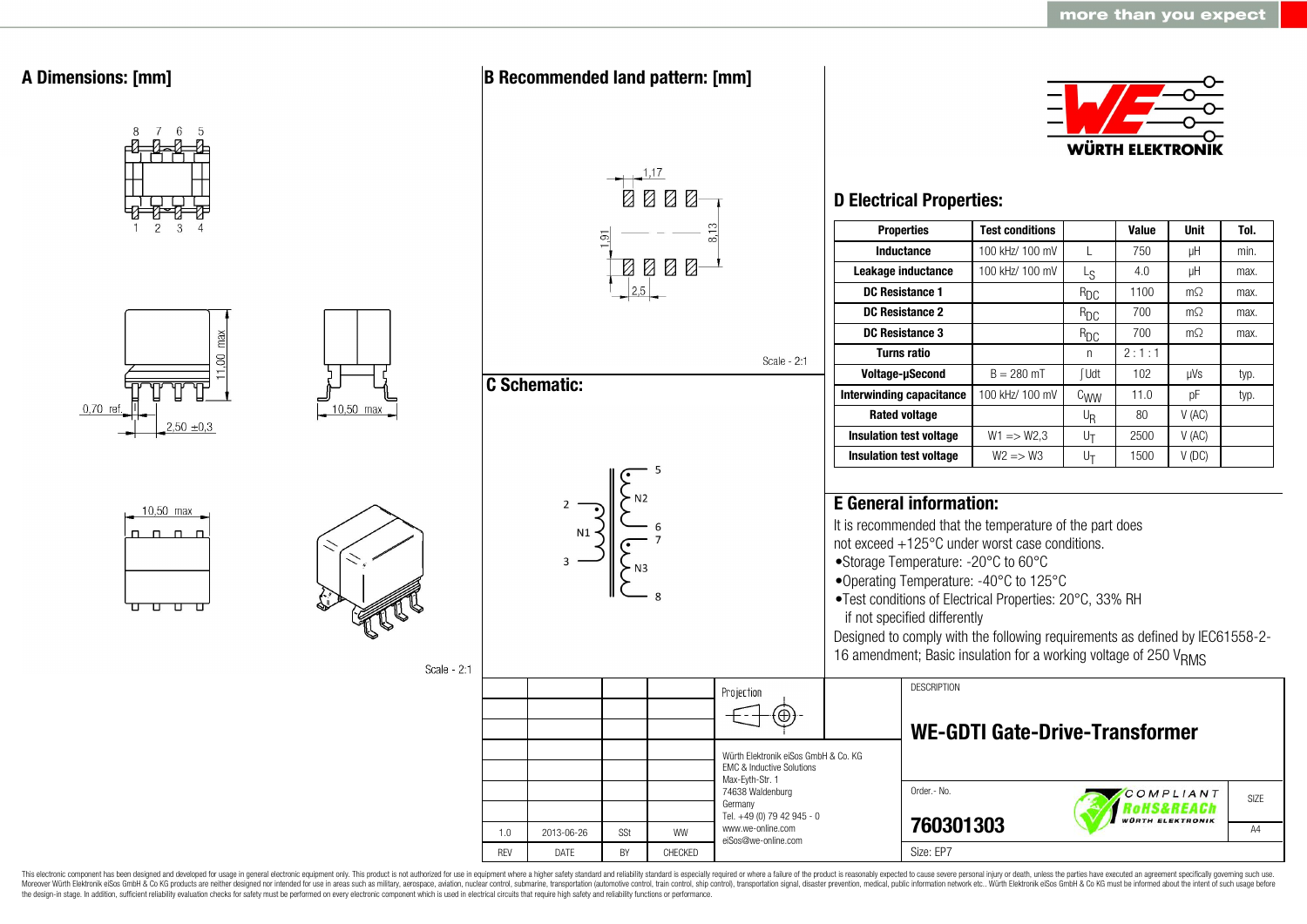# **H Soldering Specifications:**

25





Time  $\implies$ 

Time 25°C to Peak

# **H1: Classification Reflow Profile for SMT components: H2: Classification Reflow Profiles**

| <b>Profile Feature</b>                                                                                                                        | <b>Pb-Free Assembly</b>                                |
|-----------------------------------------------------------------------------------------------------------------------------------------------|--------------------------------------------------------|
| Preheat<br>- Temperature Min (T <sub>smin</sub> )<br>- Temperature Max (T <sub>Smax</sub> )<br>- Time $(t_s)$ from $(T_{smin}$ to $T_{smax})$ | $150^{\circ}$ C<br>$200^{\circ}$ C<br>$60-120$ seconds |
| Ramp-up rate $(T_1$ to $T_p$ )                                                                                                                | $3^{\circ}$ C/ second max.                             |
| Liquidous temperature $(T1)$<br>Time $(t_1)$ maintained above $T_1$                                                                           | $217^{\circ}$ C<br>$60-150$ seconds                    |
| Peak package body temperature $(T_p)$                                                                                                         | See Table H <sub>3</sub>                               |
| Time within 5°C of actual peak temperature $(t_n)$                                                                                            | 20-30 seconds                                          |
| Ramp-down rate ( $T_P$ to $T_I$ )                                                                                                             | $6^{\circ}$ C/ second max.                             |
| Time 25°C to peak temperature                                                                                                                 | 8 minutes max.                                         |

refer to IPC/JEDEC J-STD-020D

# **H3: Package Classification Reflow Temperature**

|                         | <b>Package Thickness</b> | Volume mm <sup>3</sup><br>$350$ | Volume mm <sup>3</sup><br>$350 - 2000$ | Volume mm <sup>3</sup><br>>2000 |
|-------------------------|--------------------------|---------------------------------|----------------------------------------|---------------------------------|
| <b>PB-Free Assembly</b> | $< 1.6$ mm               | $260^{\circ}$ C                 | $260^{\circ}$ C                        | $260^{\circ}$ C                 |
| <b>PB-Free Assembly</b> | 1.6 - 2.5 mm             | $260^{\circ}$ C                 | $250^{\circ}$ C                        | $245^{\circ}$ C                 |
| <b>PB-Free Assembly</b> | $> 2.5$ mm               | $250^{\circ}$ C                 | $245^{\circ}$ C                        | $245^{\circ}$ C                 |

refer to IPC/JEDEC J-STD-020D

|            |             |     |           | Projection<br>$\Theta$                                                       |  | <b>DESCRIPTION</b> | <b>WE-GDTI Gate-Drive-Transformer</b>     |                  |
|------------|-------------|-----|-----------|------------------------------------------------------------------------------|--|--------------------|-------------------------------------------|------------------|
|            |             |     |           | Würth Elektronik eiSos GmbH & Co. KG<br><b>EMC &amp; Inductive Solutions</b> |  |                    |                                           |                  |
|            |             |     |           | Max-Eyth-Str. 1<br>74638 Waldenburg<br>Germany                               |  | Order .- No.       | COMPLIANT<br><i><b>?oHS&amp;REACh</b></i> | SI <sub>7F</sub> |
| 1.0        | 2013-06-26  | SSt | <b>WW</b> | Tel. +49 (0) 79 42 945 - 0<br>www.we-online.com<br>eiSos@we-online.com       |  | 760301303          | <b>WÜRTH ELEKTRONIK</b>                   | A4               |
| <b>RFV</b> | <b>DATE</b> | BY  | CHECKED   |                                                                              |  | Size: EP7          |                                           |                  |

This electronic component has been designed and developed for usage in general electronic equipment only. This product is not authorized for use in equipment where a higher safety standard and reliability standard and reli Moreover Würth Elektronik eiSos GmbH & Co KG products are neither designed nor intended for use in areas such as military, aerospace, aviation, nuclear control, submarine, transportation (automotive control), stain control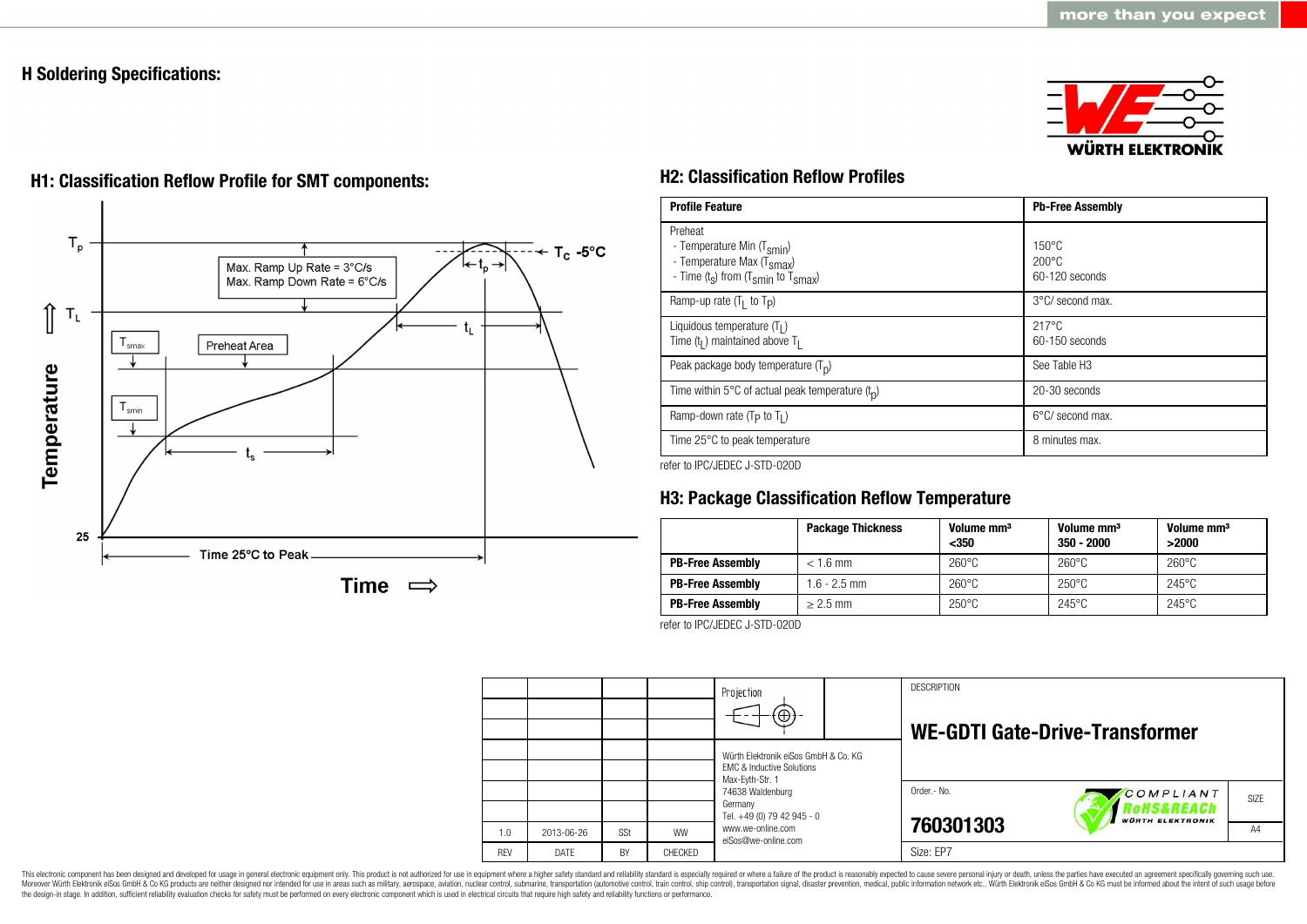# **I Cautions and Warnings:**

# **The following conditions apply to all goods within the product series of WE-GDTI of Würth Elektronik eiSos GmbH & Co. KG:**

# **General:**

All recommendations according to the general technical specifications of the data sheet have to be complied with.

The usage and operation of the product within ambient conditions, which probably alloy or harm the wire isolation, has to be avoided.

If the product is potted in customer applications, the potting material might shrink during and after hardening. The product is exposed to the pressure of the potting material with the effect that the core, wire and termination is possibly damaged by this pressure and so the electrical as well as the mechanical characteristics are endangered to be affected. After the potting material is cured, the core, wire and termination of the product have to be checked if any reduced electrical or mechanical functions or destructions have occurred.

The responsibility for the applicability of customer specific products and use in a particular customer design is always within the authority of the customer. All technical specifications for standard products do also apply to customer specific products.

Cleaning agents that are used to clean the customer application might damage or change the characteristics of the component, body, pins or termination.

Direct mechanical impact to the product shall be prevented as the ferrite material of the core could flake or in the worst case it could break.

## **Product specific:**

Follow all instructions mentioned in the data sheet, especially:

- •The soldering profile has to be complied with according to the technical reflow soldering specification, otherwise this will void the warranty.
- •Wave soldering is not applicable. Reflow soldering is recommended.
- •All products shall be used before the end of the period of 12 months based on the product date code, if not a 100% solderability can´t be guaranteed.
- •Violation of the technical product specifications such as exceeding the nominal rated current will void the warranty.



|            |             |     |           | Projection<br>$\circledast$                                                                     |  | <b>DESCRIPTION</b> | WE-GDTI Gate-Drive-Transformer |      |
|------------|-------------|-----|-----------|-------------------------------------------------------------------------------------------------|--|--------------------|--------------------------------|------|
|            |             |     |           | Würth Elektronik eiSos GmbH & Co. KG<br><b>EMC &amp; Inductive Solutions</b><br>Max-Eyth-Str. 1 |  |                    |                                |      |
|            |             |     |           | 74638 Waldenburg<br>Germany<br>Tel. +49 (0) 79 42 945 - 0                                       |  | Order.- No.        | COMPLIANT<br>oHS&REACh         | SIZE |
| 1.0        | 2013-06-26  | SSt | <b>WW</b> | www.we-online.com<br>eiSos@we-online.com                                                        |  | 760301303          | <b>WÜRTH ELEKTRONIK</b>        | A4   |
| <b>REV</b> | <b>DATE</b> | BY  | CHECKED   |                                                                                                 |  | Size: EP7          |                                |      |

This electronic component has been designed and developed for usage in general electronic equipment only. This product is not authorized for use in equipment where a higher safety standard and reliability standard is espec Moreover Würth Elektronik eiSos GmbH & Co KG products are neither designed nor intended for use in areas such as military, aerospace, aviation, nuclear control, submarine, transportation (automotive control), tain control) the design-in stage. In addition, sufficient reliability evaluation checks for safety must be performed on every electronic component which is used in electrical circuits that require high safety and reliability functions